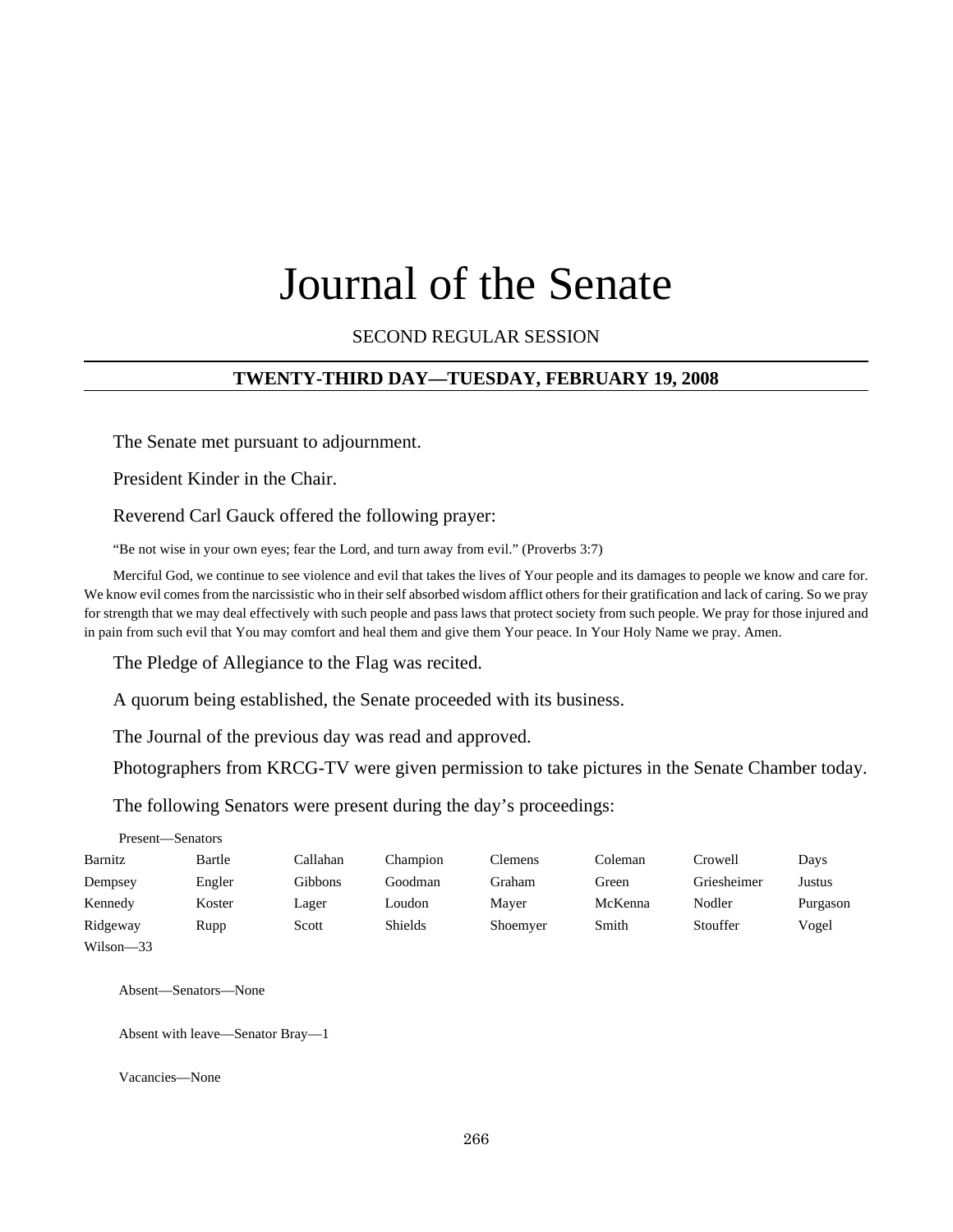The Lieutenant Governor was present.

### **RESOLUTIONS**

Senator Gibbons offered Senate Resolution No. 1898, regarding Robert Stephen Burk, Webster Groves, which was adopted.

Senator Mayer offered Senate Resolution No. 1899, regarding Missouri Southern Healthcare Auxiliary, Dexter, which was adopted.

Senator Mayer offered Senate Resolution No. 1900, regarding Rainbow Party Rentals, Dexter, which was adopted.

Senator Mayer offered Senate Resolution No. 1901, regarding Specialty Engineering Corporation, Dexter, which was adopted.

Senator Mayer offered Senate Resolution No. 1902, regarding William David Sifford, Puxico, which was adopted.

Senator Mayer offered Senate Resolution No. 1903, regarding Dexter Implement Company, which was adopted.

Senator Graham offered Senate Resolution No. 1904, regarding the 2007 Champion University of Missouri men's club soccer program, which was adopted.

Senator Graham offered Senate Resolution No. 1905, regarding Edward Berg, Columbia, which was adopted.

Senator Smith offered Senate Resolution No. 1906, regarding Cheree Mills, which was adopted.

Senator Smith offered Senate Resolution No. 1907, regarding Matthew McAllister, which was adopted.

Senator Smith offered Senate Resolution No. 1908, regarding Emily Kozlowski, which was adopted.

Senator Smith offered Senate Resolution No. 1909, regarding Christopher Holmes, which was adopted.

Senator Smith offered Senate Resolution No. 1910, regarding Terry Houston, which was adopted.

Senator Rupp offered Senate Resolution No. 1911, regarding the Fiftieth Wedding Anniversary of Mr. and Mrs. Newell Fowler, Lake St. Louis, which was adopted.

#### **CONCURRENT RESOLUTIONS**

Senator Barnitz offered the following concurrent resolution:

#### SENATE CONCURRENT RESOLUTION NO. 31

WHEREAS, Chamois, Missouri, is a community located along the Missouri River in northern Osage County which has no means to cross the river except by way of bridges located approximately 45 miles to the west and 30 miles to the east; and

WHEREAS, the people who live in Chamois incur increasingly high costs using present routes in order to reach destinations on the north side of the Missouri River for employment, recreation, and business; and

WHEREAS, people who live on the north side of the Missouri River are equally restricted from accessing destinations on the south side of the Missouri River, respectively; and

WHEREAS, locating a ferryboat on the Missouri River at Chamois would allow residents on both sides to cross the River, reducing travel times and travel costs, provide a safer route, and conserve fuel; and

WHEREAS, locating a ferryboat at Chamois would establish the only reported ferry on the Missouri River and would thereby promote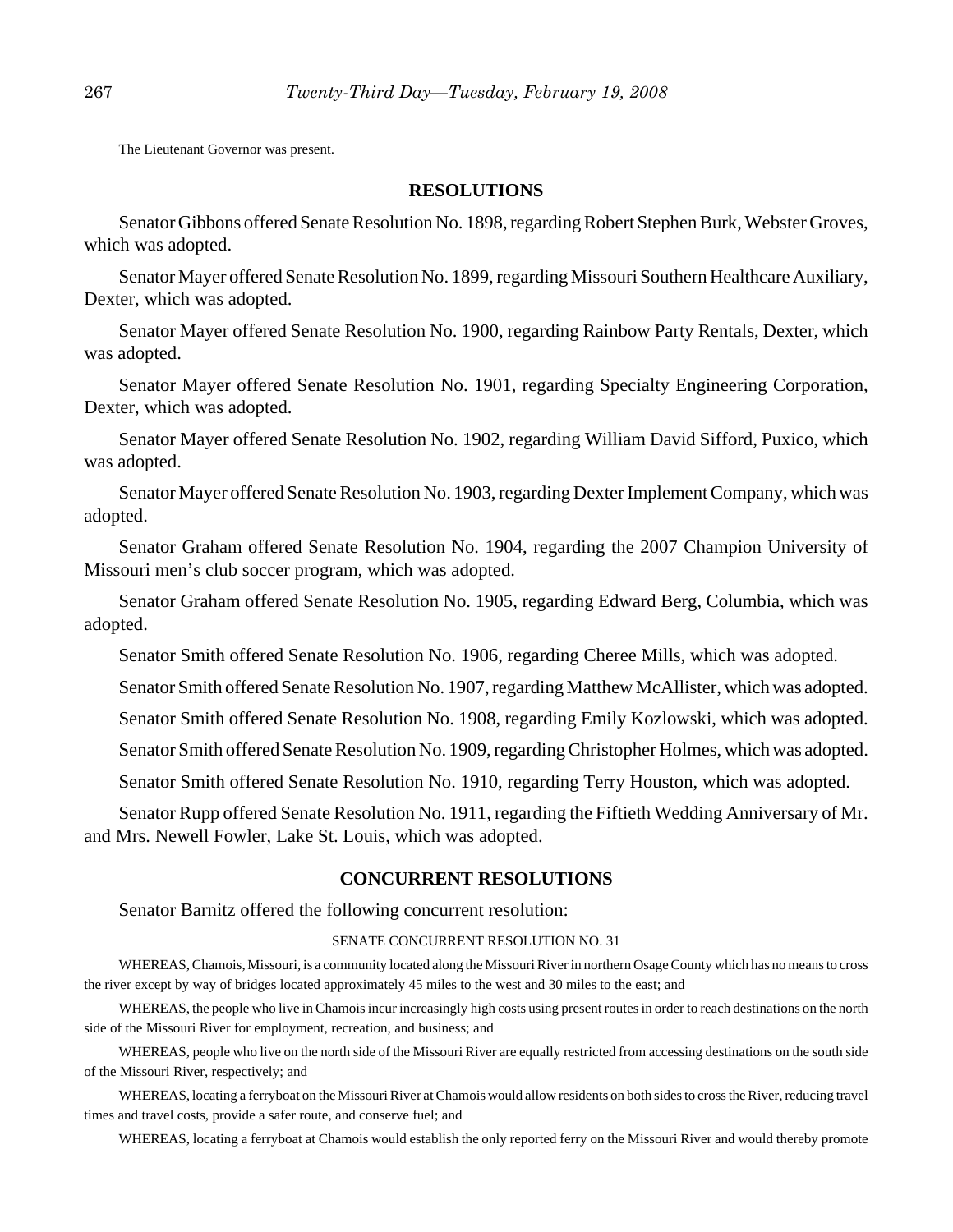tourism on both sides of the River by attracting more visitors to the area and creating a driving destination for tourists visiting such communities as Hermann, Fulton, and Jefferson City; and

WHEREAS, locating a ferryboat at Chamois would likewise give residents on the south side of the River access to the Katy Trail located on the north side of the River; and

WHEREAS, numerous organizations have endorsed the ferryboat at Chamois, including but not limited to the Hermann Area Chamber of Commerce, the Fulton Area Chamber of Commerce, the county commissions for Osage and Callaway counties, the City of Mokane, the City of Chamois, and the Missouri Division of Tourism; and

WHEREAS, the promoters of the ferryboat at Chamois have requested federal and state funding for the project:

NOW THEREFORE BE IT RESOLVED that the members of the Missouri Senate, Ninety-Fourth General Assembly, Second Regular Session, the House of Representatives concurring therein, hereby express support for the Chamois ferryboat and urge the Missouri Department of Economic Development and the Missouri Department of Transportation, along with other state agencies and the Missouri Congressional Delegation, to assist in securing moneys for locating and construction of the ferryboat; and

BE IT FURTHER RESOLVED that the Secretary of the Missouri Senate be instructed to prepare properly inscribed copies of this resolution for Governor Matt Blunt, Gregory A. Steinhoff, the Director of the Department of Economic Development, Peter Rahn, the Director of the Missouri Department of Transportation, and each member of the Missouri Congressional Delegation.

### **INTRODUCTION OF BILLS**

The following Bills were read the 1st time and ordered printed:

**SB 1149**–By Engler.

An Act to repeal section 321.210, RSMo, and to enact in lieu thereof one new section relating to fire protection district board of director candidacy.

**SB 1150**–By Barnitz.

An Act to repeal sections 347.740, 351.127, 355.023, 356.233, 359.653, 400.9-528, and 417.018, RSMo, and to enact in lieu thereof seven new sections relating to fees credited to the technology trust fund.

#### **SB 1151**–By Barnitz.

An Act to repeal section 355.151, RSMo, and to enact in lieu thereof one new section relating to corporate name reservation.

#### **SB 1152**–By Crowell.

An Act to repeal section 163.172, RSMo, and to enact in lieu thereof one new section relating to educational personnel compensation, with an emergency clause.

#### **SB 1153**–By Crowell.

An Act to repeal sections 169.130 and 169.650, RSMo, and to enact in lieu thereof two new sections relating to association admission for teacher and school employee retirement systems.

#### **SB 1154**–By Crowell.

An Act to amend chapter 169, RSMo, by adding thereto one new section relating to the indemnification for teacher and school employee retirement systems.

### **SB 1155**–By Crowell.

An Act to repeal sections 169.040 and 169.630, RSMo, and to enact in lieu thereof two new sections relating to the investment of funds for teacher and school employee retirement systems.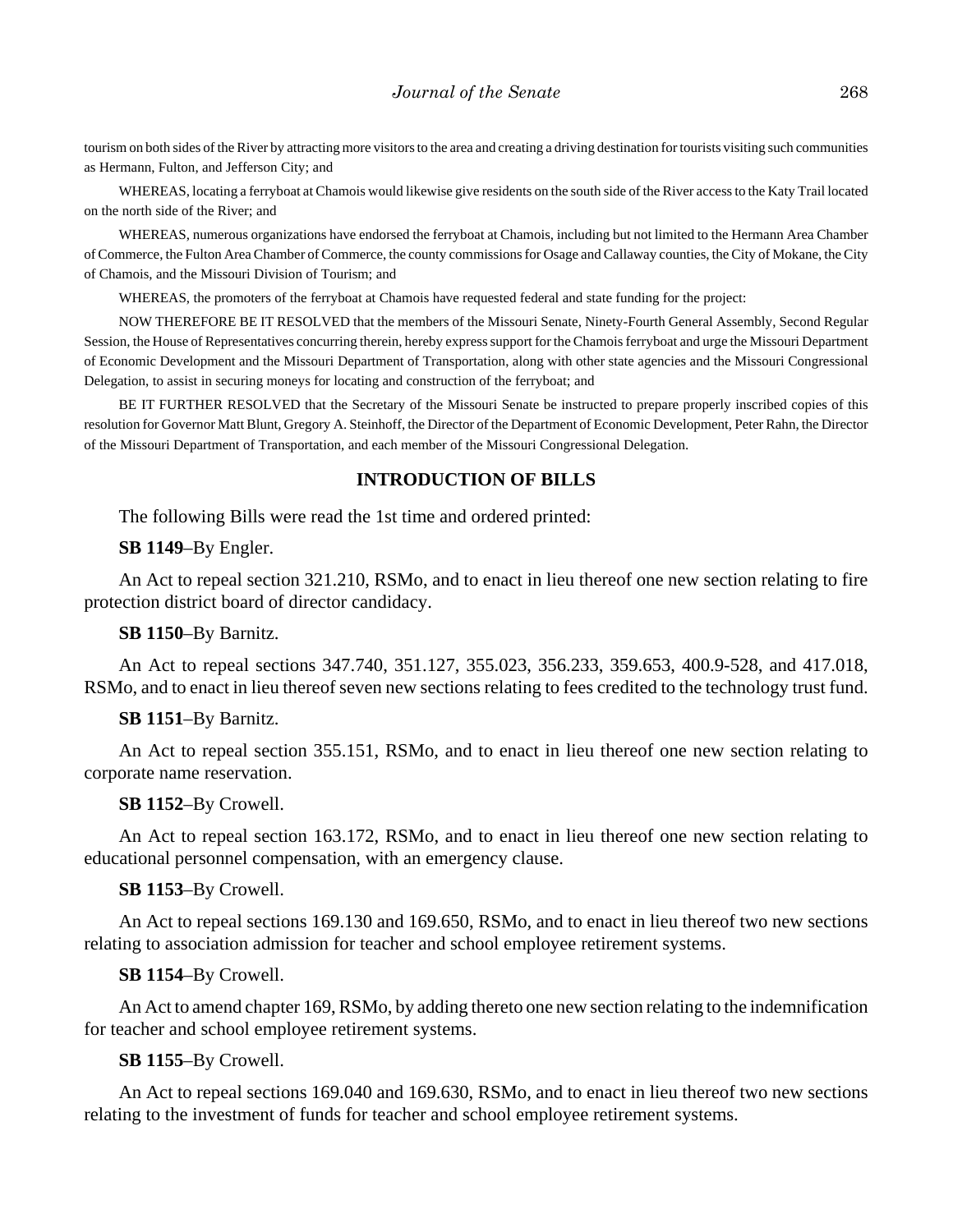**SB 1156**–By Crowell.

An Act to repeal sections 169.020, 169.040, 169.056, 169.070, 169.090, 169.130, 169.630, 169.650, 169.655, 169.670, and 169.690, RSMo, and to enact in lieu thereof twelve new sections relating to teacher and school employee retirement systems.

**SB 1157**–By Green.

An Act to authorize the conveyance of property owned by the state of Missouri in the city of St. Louis, with an emergency clause.

**SB 1158**–By Mayer.

An Act to amend chapter 160, RSMo, by adding thereto nineteen new sections relating to professional relationships between teachers and school districts, with penalty provisions.

**SB 1159**–By Gibbons.

An Act to repeal sections 191.225 and 595.045, RSMo, and to enact in lieu thereof three new sections relating to forensic examinations.

### **SB 1160**–By Lager.

An Act to amend chapter 386, RSMo, by adding thereto one new section relating to natural gas safety penalties, with penalty provisions.

**SB 1161**–By Lager.

An Act to repeal sections 30.750, 30.753, 30.756, 30.758, 30.760, and 30.765, RSMo, and to enact in lieu thereof six new sections relating to linked deposit loans for alternative energy production, with penalty provisions.

Senator Scott assumed the Chair.

### **REPORTS OF STANDING COMMITTEES**

Senator Goodman, Chairman of the Committee on Governmental Accountability and Fiscal Oversight, submitted the following reports:

Mr. President: Your Committee on Governmental Accountability and Fiscal Oversight, to which were referred **SCS** for **SB 724** and **SS** for **SCS** for **SB 931**, begs leave to report that it has considered the same and recommends that the bills do pass.

### **SENATE BILLS FOR PERFECTION**

Senator Gibbons moved that **SB 711**, with **SCS**, be called from the Informal Calendar and taken up for perfection, which motion prevailed.

**SCS** for **SB 711**, entitled:

### SENATE COMMITTEE SUBSTITUTE FOR SENATE BILL NO. 711

An Act to repeal sections 67.110, 135.025, 135.030, 137.055, 137.073, 137.180, 137.245, 137.275, 137.355, 137.490, 137.720, 138.050, 138.090, 138.170, 138.180, 138.395, 138.430, and 139.031, RSMo, and to enact in lieu thereof eighteen new sections relating to property taxation, with penalty provisions.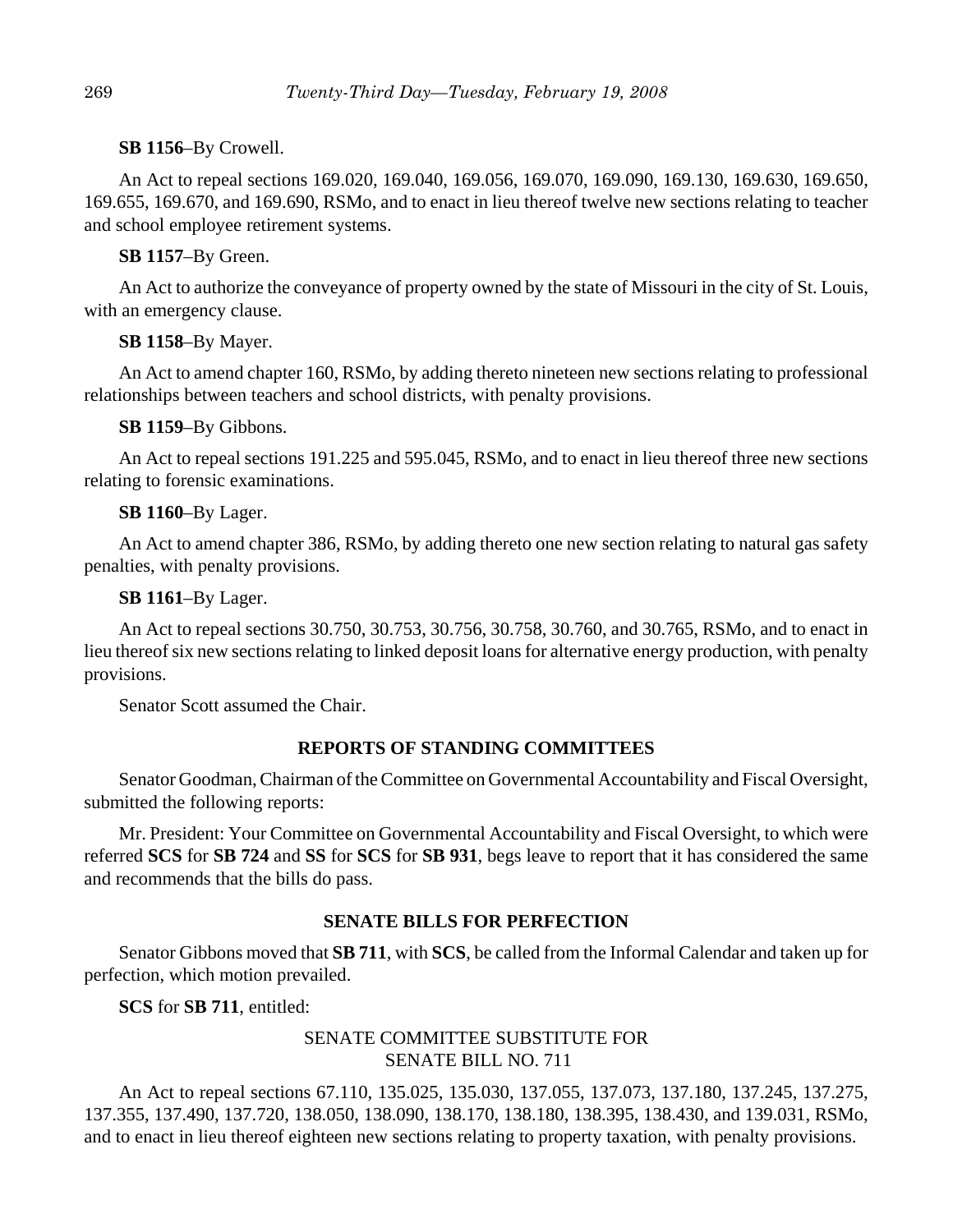Was taken up.

Senator Gibbons moved that **SCS** for **SB 711** be adopted.

Senator Gibbons offered **SS** for **SCS** for **SB 711**, entitled:

## SENATE SUBSTITUTE FOR SENATE COMMITTEE SUBSTITUTE FOR SENATE BILL NO. 711

An Act to repeal sections 67.110, 135.025, 135.030, 137.055, 137.073, 137.082, 137.180, 137.245, 137.275, 137.355, 137.490, 137.720, 138.050, 138.090, 138.170, 138.180, 138.395, 138.430, 139.031, 139.052, and 163.044, RSMo, and to enact in lieu thereof twenty-one new sections relating to property taxation, with penalty provisions.

Senator Gibbons moved that **SS** for **SCS** for **SB 711** be adopted.

Senator Gibbons offered **SA 1**, which was read:

#### SENATE AMENDMENT NO. 1

Amend Senate Substitute for Senate Committee Substitute for Senate Bill No. 711, Page 17, Section 137.073, Line 6, by inserting after the word "equal" the following: "**to**".

Senator Gibbons moved that the above amendment be adopted, which motion prevailed.

Senator Griesheimer offered **SA 2**:

### SENATE AMENDMENT NO. 2

Amend Senate Substitute for Senate Committee Substitute for Senate Bill No. 711, Page 51, Section 163.044, Line 21, by inserting after all of said line the following:

"**Section 1. For any school district seeking to increase its debt service tax levy, the question shall be submitted in substantially the following form:** 

**Shall the school board of ....... (name of district) be authorized to issue bonds in the amount of (amount in dollars) resulting in an estimated increase to the debt service tax levy of ...... (amount of estimated increase) per one hundred dollars of assessed valuation? If this proposition is approved, the adjusted debt service levy of the school district is estimated to be ....... (amount) per one hundred dollars of assessed valuation.**"; and

Further amend the title and enacting clause accordingly.

Senator Griesheimer moved that the above amendment be adopted.

At the request of Senator Gibbons, **SB 711**, with **SCS**, **SS** for **SCS** and **SA 2** (pending), was placed on the Informal Calendar.

### **REPORTS OF STANDING COMMITTEES**

Senator Shields, Chairman of the Committee on Rules, Joint Rules, Resolutions and Ethics, submitted the following report:

Mr. President: Your Committee on Rules, Joint Rules, Resolutions and Ethics, to which was referred **SS** for **SCS** for **SB 718**, begs leave to report that it has examined the same and finds that the bill has been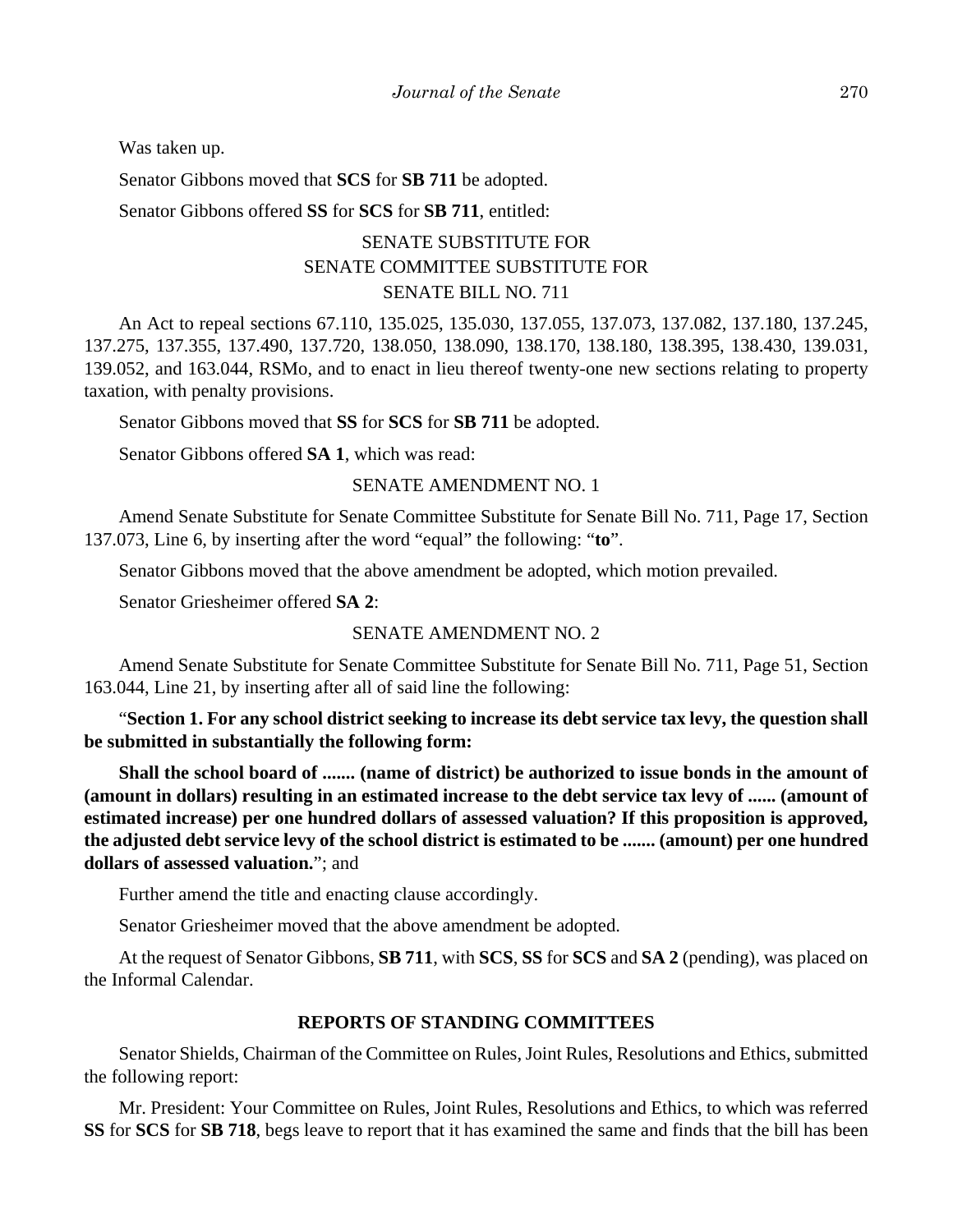truly perfected and that the printed copies furnished the Senators are correct.

### **SENATE BILLS FOR PERFECTION**

At the request of Senator Engler, **SB 840** and **SB 857**, with **SCS**, were placed on the Informal Calendar.

**SB 720**, with **SCS**, was placed on the Informal Calendar.

At the request of Senator Stouffer, **SB 761** and **SB 774**, with **SCS**, were placed on the Informal Calendar.

At the request of Senator Green, **SB 929**, with **SCS**, was placed on the Informal Calendar.

**SB 788**, with **SCS**, was placed on the Informal Calendar.

**SB 765**, with **SCS**, was placed on the Informal Calendar.

At the request of Senator Champion, **SB 732**, with **SCS**, was placed on the Informal Calendar.

**SB 778**, with **SCS**, was placed on the Informal Calendar.

**SB 754** and **SB 794**, with **SCS**, were placed on the Informal Calendar.

At the request of Senator Smith, **SB 781**, with **SCS**, was placed on the Informal Calendar.

**SB 818** and **SB 795**, with **SCS**, were placed on the Informal Calendar.

**SB 821**, with **SCS**, was placed on the Informal Calendar.

**SB 997** was placed on the Informal Calendar.

At the request of Senator Engler, **SB 806**, with **SCS**, was placed on the Informal Calendar.

**SB 1066** was placed on the Informal Calendar.

Senator Wilson moved that **SB 762** be taken up for perfection, which motion prevailed.

On motion of Senator Wilson, **SB 762** was declared perfected and ordered printed.

Senator Shields assumed the Chair.

### **THIRD READING OF SENATE BILLS**

**SCS** for **SB 724**, entitled:

### SENATE COMMITTEE SUBSTITUTE FOR SENATE BILL NO. 724

An Act to repeal sections 195.070, 195.100, 334.104, and 335.016, RSMo, and to enact in lieu thereof five new sections relating to nurses.

Was taken up by Senator Scott.

On motion of Senator Scott, **SCS** for **SB 724** was read the 3rd time and passed by the following vote:

| YEAS—Senators |         |          |          |         |             |        |         |
|---------------|---------|----------|----------|---------|-------------|--------|---------|
| Barnitz       | Bartle  | Callahan | Champion | Coleman | Crowell     | Days   | Dempsey |
| Engler        | Gibbons | Goodman  | Graham   | Green   | Griesheimer | Justus | Kennedy |
| Lager         | Loudon  | Mayer    | McKenna  | Nodler  | Purgason    | Rupp   | Scott   |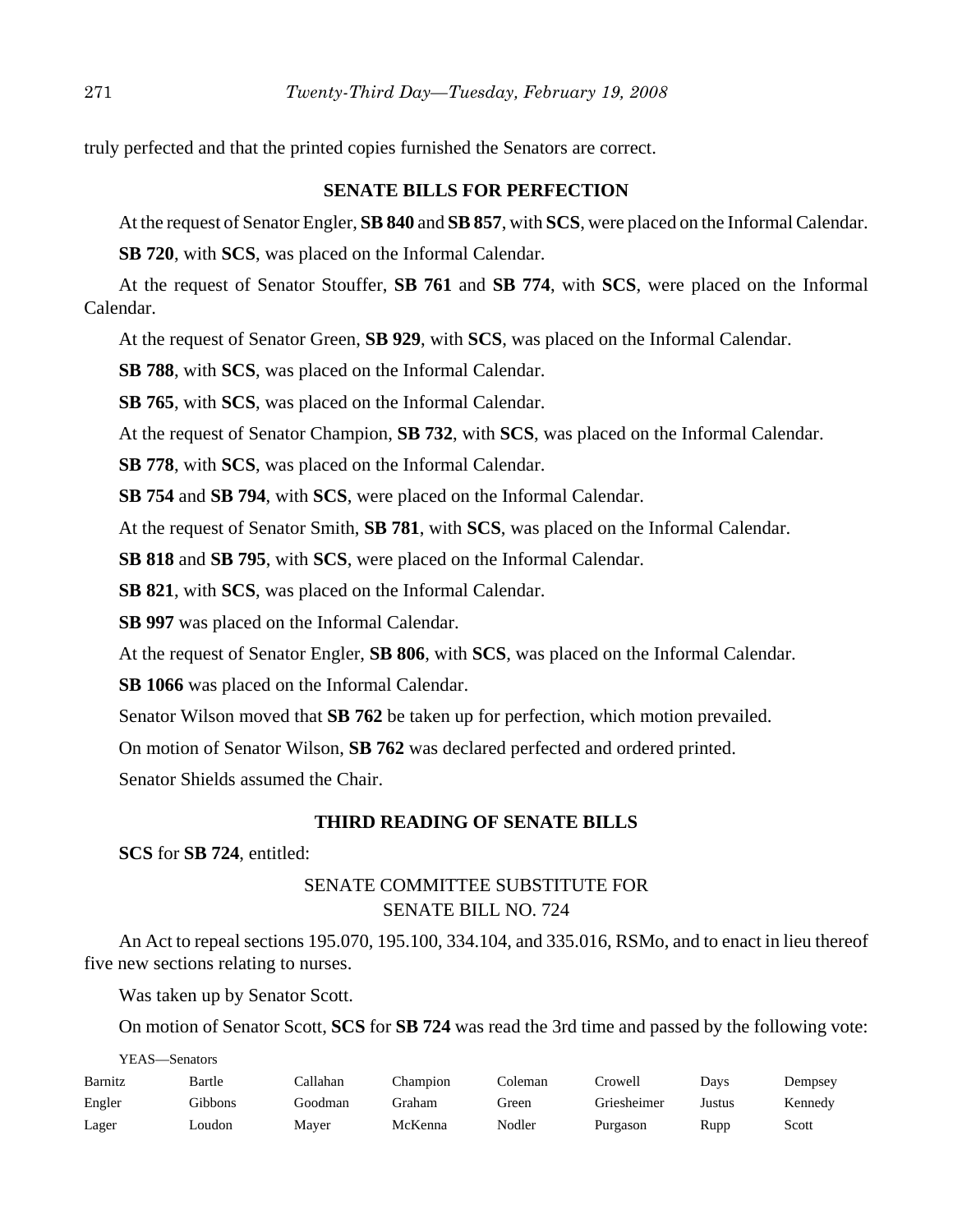| <b>Shields</b> | Shoemyer                                | Smith | Stouffer | Vogel | Wilson-30 |
|----------------|-----------------------------------------|-------|----------|-------|-----------|
|                | NAYS—Senator Ridgeway—1                 |       |          |       |           |
| <b>Clemens</b> | Absent—Senators<br>$Koster-2$           |       |          |       |           |
|                | Absent with leave—Senator Bray—1        |       |          |       |           |
|                | Vacancies-None                          |       |          |       |           |
|                | The President declared the bill passed. |       |          |       |           |

On motion of Senator Scott, title to the bill was agreed to.

Senator Scott moved that the vote by which the bill passed be reconsidered.

Senator Gibbons moved that motion lay on the table, which motion prevailed.

**SS** for **SCS** for **SB 931**, introduced by Senator Purgason, entitled:

### SENATE SUBSTITUTE FOR SENATE COMMITTEE SUBSTITUTE FOR SENATE BILL NO. 931

An Act to amend chapter 267, RSMo, by adding thereto one new section relating to the national animal identification system.

Was taken up.

On motion of Senator Purgason, **SS** for **SCS** for **SB 931** was read the 3rd time and passed by the following vote:

| YEAS—Senators   |                                  |            |           |             |        |         |         |
|-----------------|----------------------------------|------------|-----------|-------------|--------|---------|---------|
| Barnitz         | Bartle                           | Callahan   | Champion  | Coleman     | Days   | Dempsey | Engler  |
| Gibbons         | Goodman                          | Graham     | Green     | Griesheimer | Justus | Kennedy | Loudon  |
| Mayer           | McKenna                          | Nodler     | Purgason  | Ridgeway    | Rupp   | Scott   | Shields |
| Shoemyer        | Smith                            | Stouffer   | Wilson-28 |             |        |         |         |
|                 |                                  |            |           |             |        |         |         |
| NAYS-Senators   |                                  |            |           |             |        |         |         |
| Crowell         | Koster                           | $Vogel$ -3 |           |             |        |         |         |
|                 |                                  |            |           |             |        |         |         |
| Absent-Senators |                                  |            |           |             |        |         |         |
| <b>Clemens</b>  | $Lager-2$                        |            |           |             |        |         |         |
|                 |                                  |            |           |             |        |         |         |
|                 | Absent with leave—Senator Bray—1 |            |           |             |        |         |         |

Vacancies—None

The President declared the bill passed.

On motion of Senator Purgason, title to the bill was agreed to.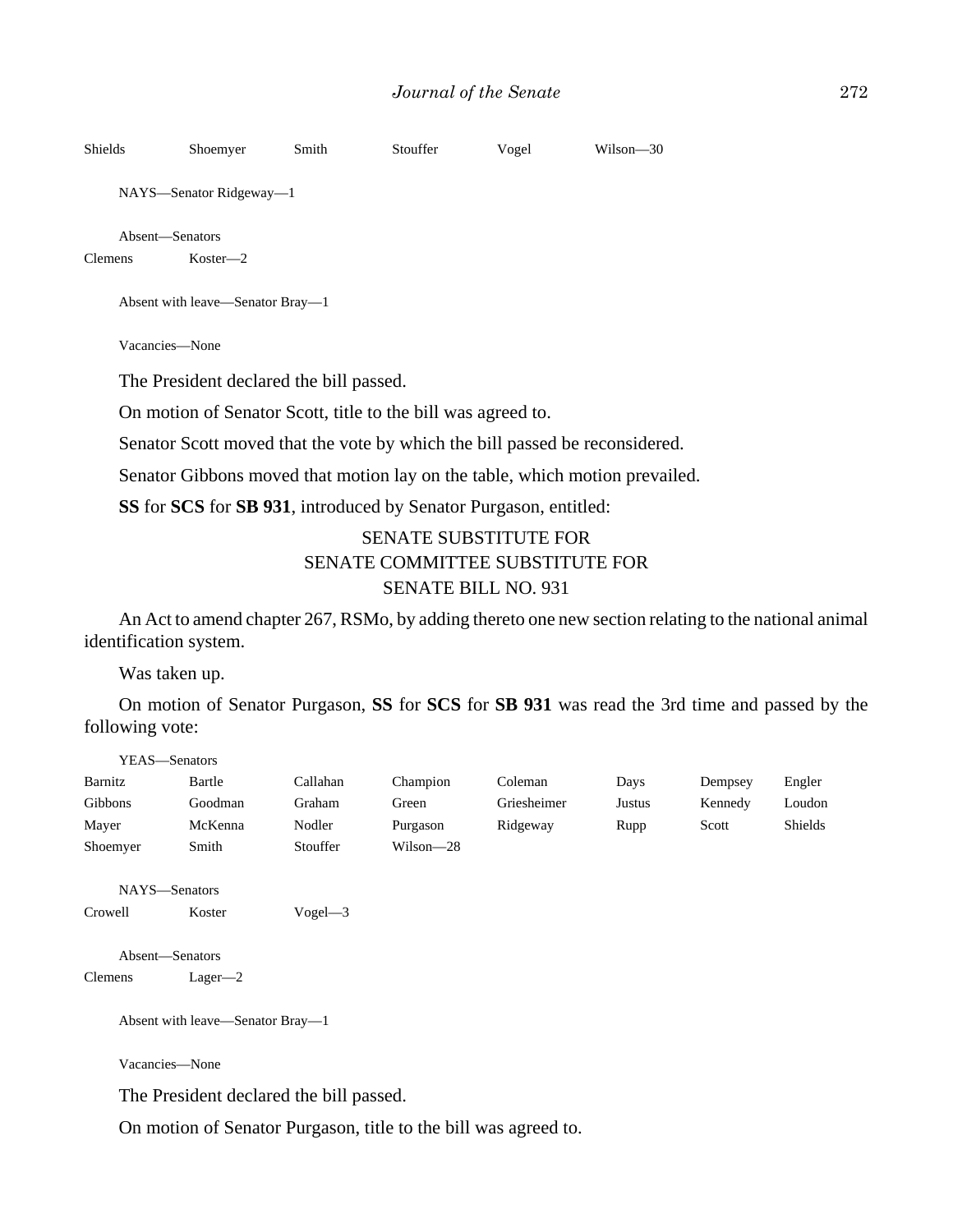Senator Purgason moved that the vote by which the bill passed be reconsidered.

Senator Gibbons moved that motion lay on the table, which motion prevailed.

**SCS** for **SB 935**, entitled:

### SENATE COMMITTEE SUBSTITUTE FOR SENATE BILL NO. 935

An Act to repeal sections 57.280, 488.435, and 650.350, RSMo, and to enact in lieu thereof four new sections relating to deputy sheriffs' salaries.

Was taken up by Senator Griesheimer.

Senator Goodman assumed the Chair.

On motion of Senator Griesheimer, **SCS** for **SB 935** was read the 3rd time and passed by the following vote:

|          | YEAS—Senators |          |                |             |         |         |         |
|----------|---------------|----------|----------------|-------------|---------|---------|---------|
| Barnitz  | Callahan      | Champion | <b>Clemens</b> | Coleman     | Crowell | Dempsey | Engler  |
| Gibbons  | Goodman       | Graham   | Green          | Griesheimer | Justus  | Kennedy | Koster  |
| Lager    | Mayer         | McKenna  | Purgason       | Ridgeway    | Rupp    | Scott   | Shields |
| Shoemyer | Smith         | Stouffer | Vogel          | Wilson-29   |         |         |         |
|          | NAYS—Senators |          |                |             |         |         |         |

Bartle Days Loudon—3

Absent—Senator Nodler—1

Absent with leave—Senator Bray—1

Vacancies—None

The President declared the bill passed.

On motion of Senator Griesheimer, title to the bill was agreed to.

Senator Griesheimer moved that the vote by which the bill passed be reconsidered.

Senator Shields moved that motion lay on the table, which motion prevailed.

**SB 801**, introduced by Senator Ridgeway, entitled:

An Act to repeal sections 84.480 and 84.510, RSMo, and to enact in lieu thereof two new sections relating to certain police officers' compensation.

Was called from the Consent Calendar and taken up.

Under the provisions of Senate Rule 91, Senator Wilson was excused from voting.

On motion of Senator Ridgeway, **SB 801** was read the 3rd time and passed by the following vote:

YEAS—Senators

| Bartle | Callahan | Champion | Clemens | Coleman | Crowell            | Davs | Dempsey |
|--------|----------|----------|---------|---------|--------------------|------|---------|
| Engler | Gibbons  | Goodman  | Graham  | Green   | Griesheimer Justus |      | Kennedy |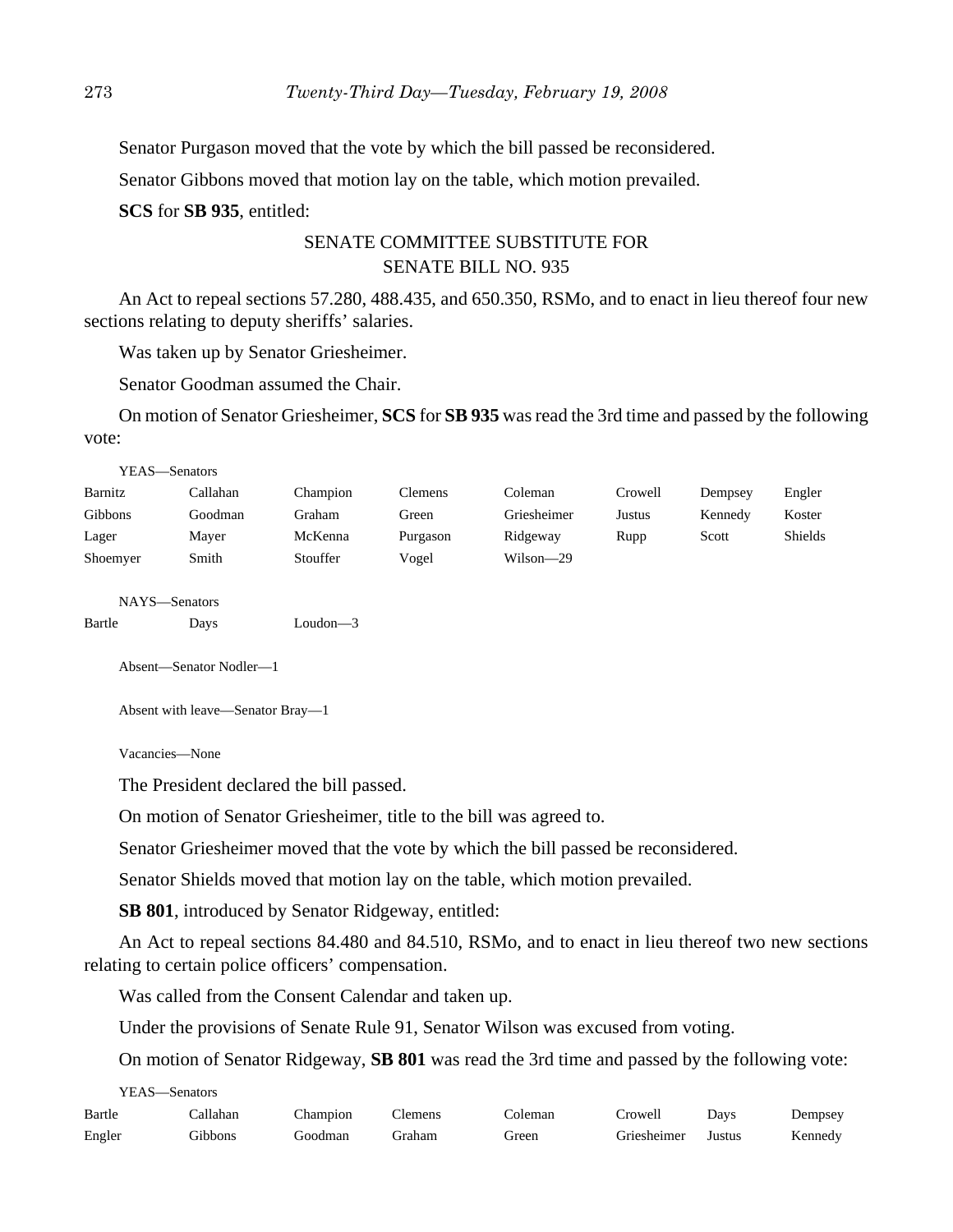| Koster<br>Rupp | Lager<br>Scott                                                              | Loudon<br>Shields | Mayer<br>Shoemyer                                                  | McKenna<br>Smith                                                                                    | Nodler<br>Stouffer | Purgason<br>$Vogel - 31$ | Ridgeway |  |
|----------------|-----------------------------------------------------------------------------|-------------------|--------------------------------------------------------------------|-----------------------------------------------------------------------------------------------------|--------------------|--------------------------|----------|--|
|                | NAYS-Senators-None                                                          |                   |                                                                    |                                                                                                     |                    |                          |          |  |
|                | Absent-Senator Barnitz-1                                                    |                   |                                                                    |                                                                                                     |                    |                          |          |  |
|                | Absent with leave-Senator Bray-1                                            |                   |                                                                    |                                                                                                     |                    |                          |          |  |
|                | Excused from voting-Senator Wilson-1                                        |                   |                                                                    |                                                                                                     |                    |                          |          |  |
| Vacancies-None |                                                                             |                   |                                                                    |                                                                                                     |                    |                          |          |  |
|                | The President declared the bill passed.                                     |                   |                                                                    |                                                                                                     |                    |                          |          |  |
|                |                                                                             |                   | On motion of Senator Ridgeway, title to the bill was agreed to.    |                                                                                                     |                    |                          |          |  |
|                |                                                                             |                   |                                                                    | Senator Ridgeway moved that the vote by which the bill passed be reconsidered.                      |                    |                          |          |  |
|                | Senator Shields moved that motion lay on the table, which motion prevailed. |                   |                                                                    |                                                                                                     |                    |                          |          |  |
|                |                                                                             |                   | <b>SB 845</b> , introduced by Senators Rupp and Dempsey, entitled: |                                                                                                     |                    |                          |          |  |
|                |                                                                             |                   |                                                                    | An Act to repeal section 71.012, RSMo, and to enact in lieu thereof one new section relating to the |                    |                          |          |  |

annexing of certain public land.

Was called from the Consent Calendar and taken up by Senator Rupp.

On motion of Senator Rupp, **SB 845** was read the 3rd time and passed by the following vote:

| YEAS—Senators |        |          |          |         |             |          |               |
|---------------|--------|----------|----------|---------|-------------|----------|---------------|
| Barnitz       | Bartle | Callahan | Champion | Clemens | Coleman     | Crowell  | Days          |
| Dempsey       | Engler | Gibbons  | Goodman  | Graham  | Griesheimer | Justus   | Kennedy       |
| Koster        | Lager  | Loudon   | Maver    | McKenna | Nodler      | Purgason | Ridgeway      |
| Rupp          | Scott  | Shields  | Shoemyer | Smith   | Stouffer    | Vogel    | $Wilson - 32$ |

NAYS—Senators—None

```
Absent—Senator Green—1
```
Absent with leave—Senator Bray—1

Vacancies—None

The President declared the bill passed.

On motion of Senator Rupp, title to the bill was agreed to.

Senator Rupp moved that the vote by which the bill passed be reconsidered.

Senator Shields moved that motion lay on the table, which motion prevailed.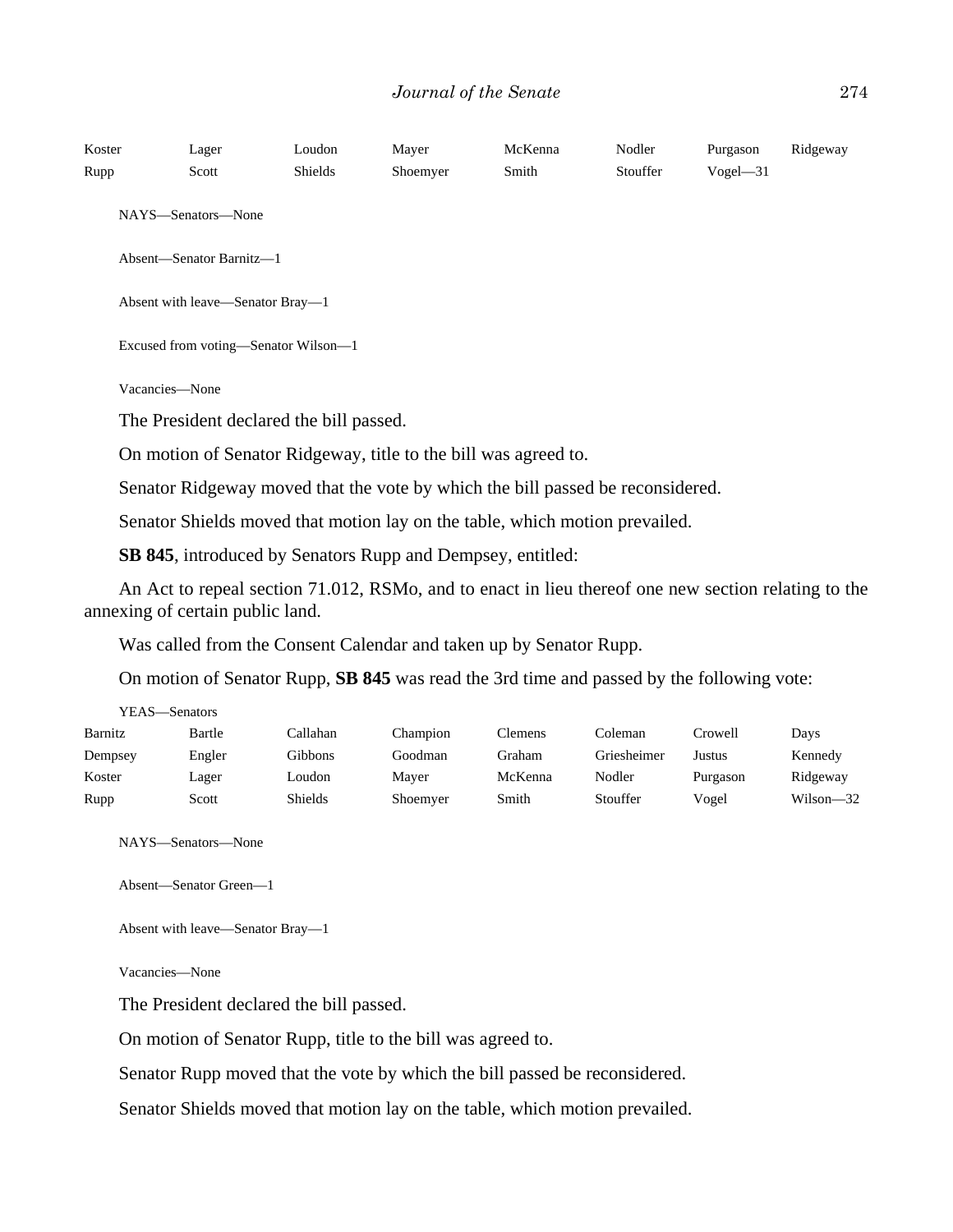**SB 820**, introduced by Senator Rupp, entitled:

An Act to repeal section 48.030, RSMo, and to enact in lieu thereof one new section relating to counties changing classification.

Was called from the Consent Calendar and taken up.

On motion of Senator Rupp, **SB 820** was read the 3rd time and passed by the following vote:

| YEAS—Senators |        |                |          |                |         |             |          |
|---------------|--------|----------------|----------|----------------|---------|-------------|----------|
| Barnitz       | Bartle | Callahan       | Champion | <b>Clemens</b> | Coleman | Crowell     | Days     |
| Dempsey       | Engler | <b>Gibbons</b> | Goodman  | Graham         | Green   | Griesheimer | Justus   |
| Kennedy       | Koster | Lager          | Loudon   | Maver          | McKenna | Nodler      | Purgason |
| Ridgeway      | Rupp   | Scott          | Shields  | Shoemyer       | Smith   | Stouffer    | Vogel    |
| $Wilson - 33$ |        |                |          |                |         |             |          |

NAYS—Senators—None

Absent—Senators—None

Absent with leave—Senator Bray—1

Vacancies—None

The President declared the bill passed.

On motion of Senator Rupp, title to the bill was agreed to.

Senator Rupp moved that the vote by which the bill passed be reconsidered.

Senator Shields moved that motion lay on the table, which motion prevailed.

**SB 943**, introduced by Senator Clemens, entitled:

An Act to repeal sections 89.080, 89.090, and 305.410, RSMo, and to enact in lieu thereof three new sections relating to airport zoning.

Was called from the Consent Calendar and taken up.

On motion of Senator Clemens, **SB 943** was read the 3rd time and passed by the following vote:

| YEAS—Senators |        |          |          |                |         |             |          |
|---------------|--------|----------|----------|----------------|---------|-------------|----------|
| Barnitz       | Bartle | Callahan | Champion | <b>Clemens</b> | Coleman | Crowell     | Days     |
| Dempsey       | Engler | Gibbons  | Goodman  | Graham         | Green   | Griesheimer | Justus   |
| Kennedy       | Koster | Lager    | Loudon   | Mayer          | McKenna | Nodler      | Purgason |
| Ridgeway      | Rupp   | Scott    | Shields  | Shoemyer       | Smith   | Stouffer    | Vogel    |
| $Wilson-33$   |        |          |          |                |         |             |          |

NAYS—Senators—None

Absent—Senators—None

Absent with leave—Senator Bray—1

Vacancies—None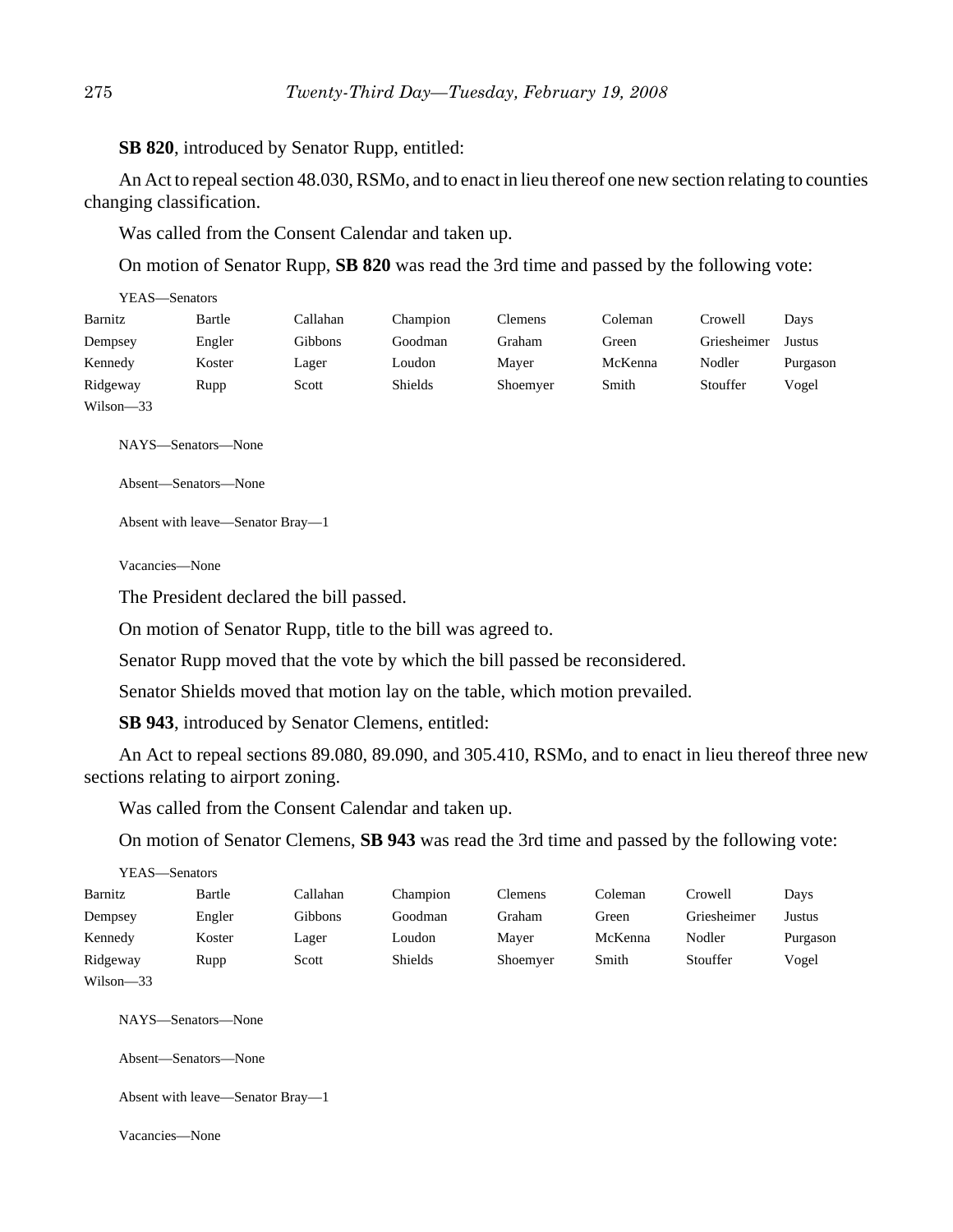The President declared the bill passed.

On motion of Senator Clemens, title to the bill was agreed to.

Senator Clemens moved that the vote by which the bill passed be reconsidered.

Senator Shields moved that motion lay on the table, which motion prevailed.

### **MESSAGES FROM THE HOUSE**

The following messages were received from the House of Representatives through its Chief Clerk:

Mr. President: I am instructed by the House of Representatives to inform the Senate that the House has taken up and passed **HCS** for **HB 1380**, entitled:

An Act to repeal section 67.993, RSMo, and to enact in lieu thereof one new section relating to senior citizens' services.

In which the concurrence of the Senate is respectfully requested.

Read 1st time.

Also,

Mr. President: I am instructed by the House of Representatives to inform the Senate that the House has taken up and passed **HB 1386**, entitled:

An Act to repeal section 96.160, RSMo, and to enact in lieu thereof one new section relating to municipal health facilities.

In which the concurrence of the Senate is respectfully requested.

Read 1st time.

Also,

Mr. President: I am instructed by the House of Representatives to inform the Senate that the House has taken up and passed **HB 1313**, entitled:

An Act to amend chapter 34, RSMo, by adding thereto one new section relating to state purchasing.

In which the concurrence of the Senate is respectfully requested.

Read 1st time.

Also,

Mr. President: I am instructed by the House of Representatives to inform the Senate that the House has taken up and passed **HB 1311**, entitled:

An Act to repeal section 115.453, RSMo, and to enact in lieu thereof one new section relating to writein candidates.

In which the concurrence of the Senate is respectfully requested.

Read 1st time.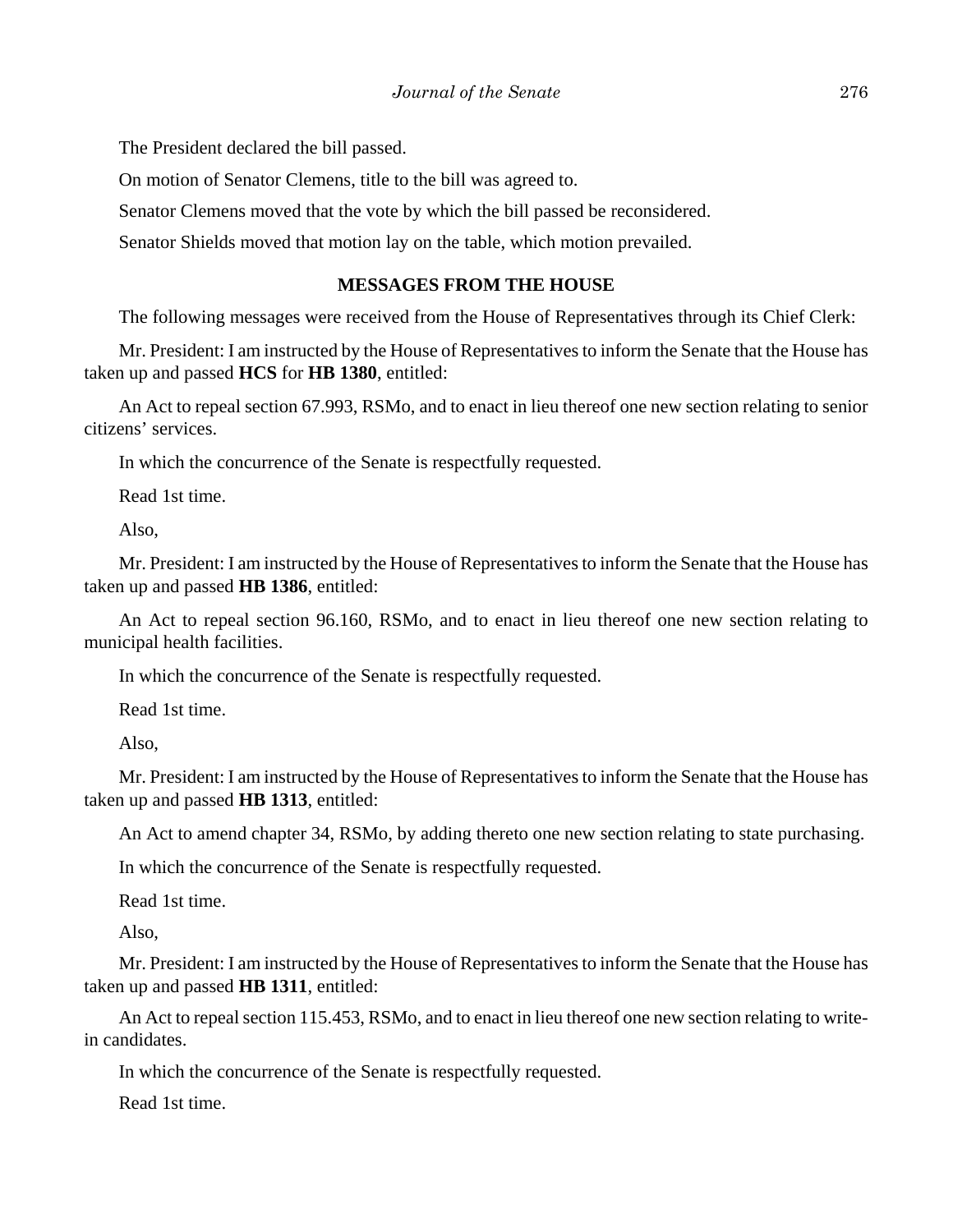### **REFERRALS**

President Pro Tem Gibbons referred the Gubernatorial Appointments appearing on pages 256 and 257 of the Senate Journal for Monday, February 18, 2008 to the Committee on Gubernatorial Appointments.

President Pro Tem Gibbons referred **SS** for **SCS** for **SB 718** to the Committee on Governmental Accountability and Fiscal Oversight.

### **SECOND READING OF SENATE BILLS**

The following Bills were read the 2nd time and referred to the Committees indicated:

**SB 1134**—Ways and Means.

**SB 1135**—Economic Development, Tourism and Local Government.

**SB 1136**—Ways and Means.

**SB 1137**—Financial and Governmental Organizations and Elections.

**SB 1138**—Small Business, Insurance and Industrial Relations.

**SB 1139**—Financial and Governmental Organizations and Elections.

**SB 1140**—Financial and Governmental Organizations and Elections.

**SB 1141**—Financial and Governmental Organizations and Elections.

**SB 1142**—Judiciary and Civil and Criminal Jurisprudence.

**SB 1143**—Judiciary and Civil and Criminal Jurisprudence.

**SB 1144**—Education.

### **COMMUNICATIONS**

President Pro Tem Gibbons submitted the following:

February 19, 2008

Mrs. Terry Spieler Secretary of the Senate Capitol Building, Room 325 Jefferson City, MO 65101

Dear Terry:

I am hereby appointing Senator Brad Lager to the Joint Committee on Legislative Oversight Sub Committee.

Yours truly, /s/ Michael R. Gibbons MICHAEL R. GIBBONS President Pro Tem

Also,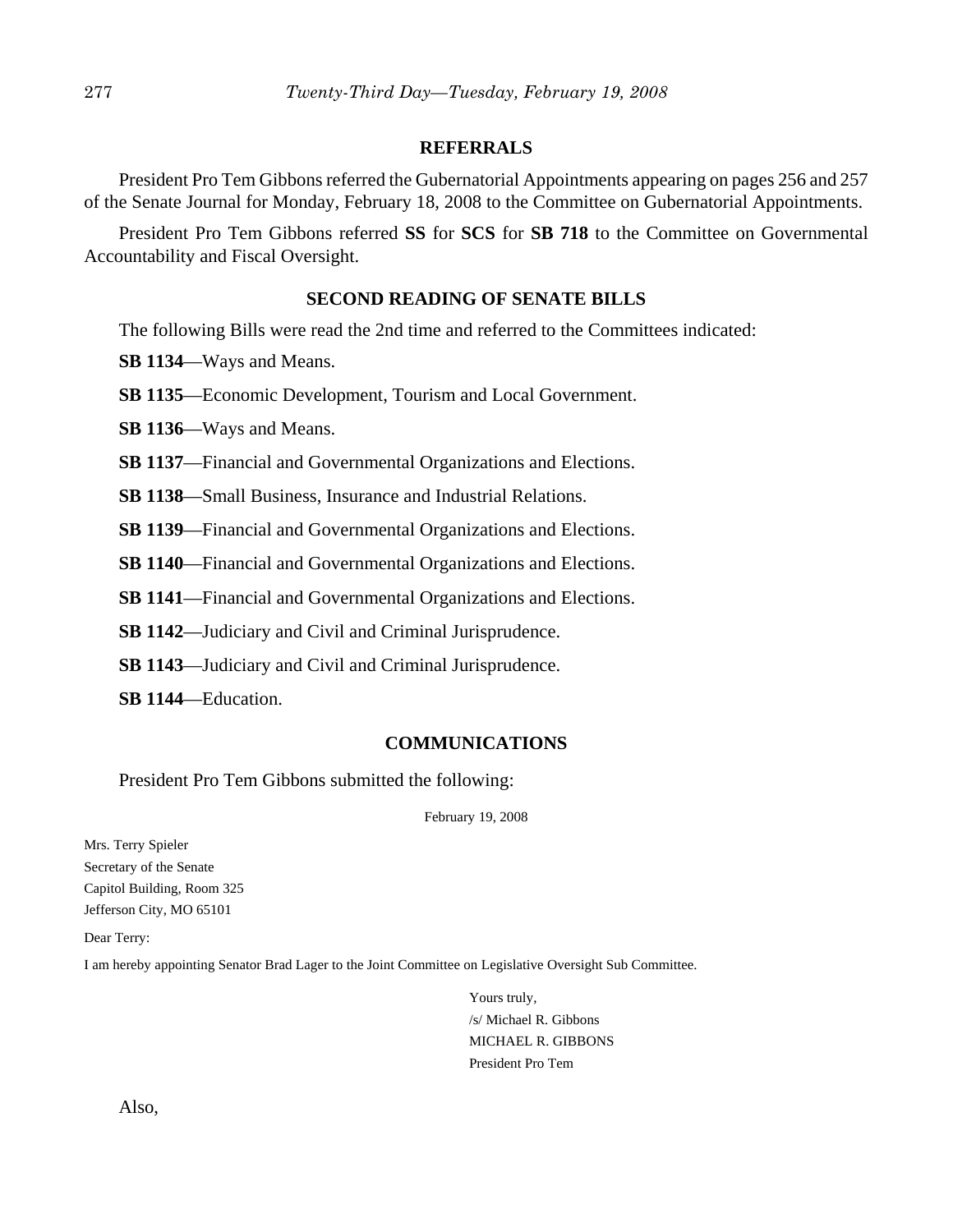February 19, 2008

Mrs. Terry Spieler Secretary of the Senate Capitol Building, Room 325 Jefferson City, MO 65101

Dear Terry:

I am hereby appointing Senator Tom Dempsey and Senator Wes Shoemyer to the State Workforce Investment Board.

Yours truly, /s/ Michael R. Gibbons MICHAEL R. GIBBONS President Pro Tem

### **INTRODUCTIONS OF GUESTS**

Senator Loudon introduced to the Senate, the Physician of the Day, Dr. Tom Saak, M.D., St. Louis.

Senator Mayer introduced to the Senate, Ben Counce and a group of students from Caruthersville High School; and Wes Gibbons, Amy Grissom, Jerry Hudgens, Charles Huffman and Cordie Mitchell were made honorary pages.

Senator Shields introduced to the Senate, Derek Frieling and seven students from Lafayette High School.

Senator Champion introduced to the Senate, Jeff Robinson, Scott Kosky and Dick Keezer, Springfield.

Senator Kennedy introduced to the Senate, Lauren Seibel, Elizabeth Caputa, Katherine Kohnen, Hannah Pacheo and forty-two members of St. Catherine Laboure Girl Scout Troop 2446, St. Louis; and Lauren, Elizabeth, Katherine and Hannah were made honorary pages.

Senator Clemens introduced to the Senate, Terry Heimam, Steve Brown, Lisa Evans and 2007-2008 State FFA Officers, Dustin Myers, Farmington; Khristy Huber, Doniphan; Jeromie Allen, Stewartsville; Kabel Oaks and his parents Mr. and Mrs. Oaks, Galt; Rebecca Stephen, Stewartsville; Steven McCully, Milan; Logan Chrislaw, Fayette; Jordan Branstetter, Vandalia; Megan Dohrman, Sweet Springs; Brenda Arnold, Drexel; Ellen Amos, Russellville; Becca Bunton, Liberal; Mallory Francka, Bolivar; Kerri Mulford, Aurora; Sebastian Los, Clever; Zane Privette, Willow Springs; and Brandon Ray, Bourbon.

Senator Mayer introduced to the Senate, Jack and Caroline Bacon, Climax Springs; and Allison Bacon, St. Charles.

Senator Kennedy introduced to the Senate, Reverend James Witt and his wife, Peggy, St. Louis.

Senator Scott introduced to the Senate, Alexandra Cash, Cole Camp.

Senator Mayer introduced to the Senate, Cari Jo Rehmert, Columbia.

On motion of Senator Shields, the Senate adjourned under the rules.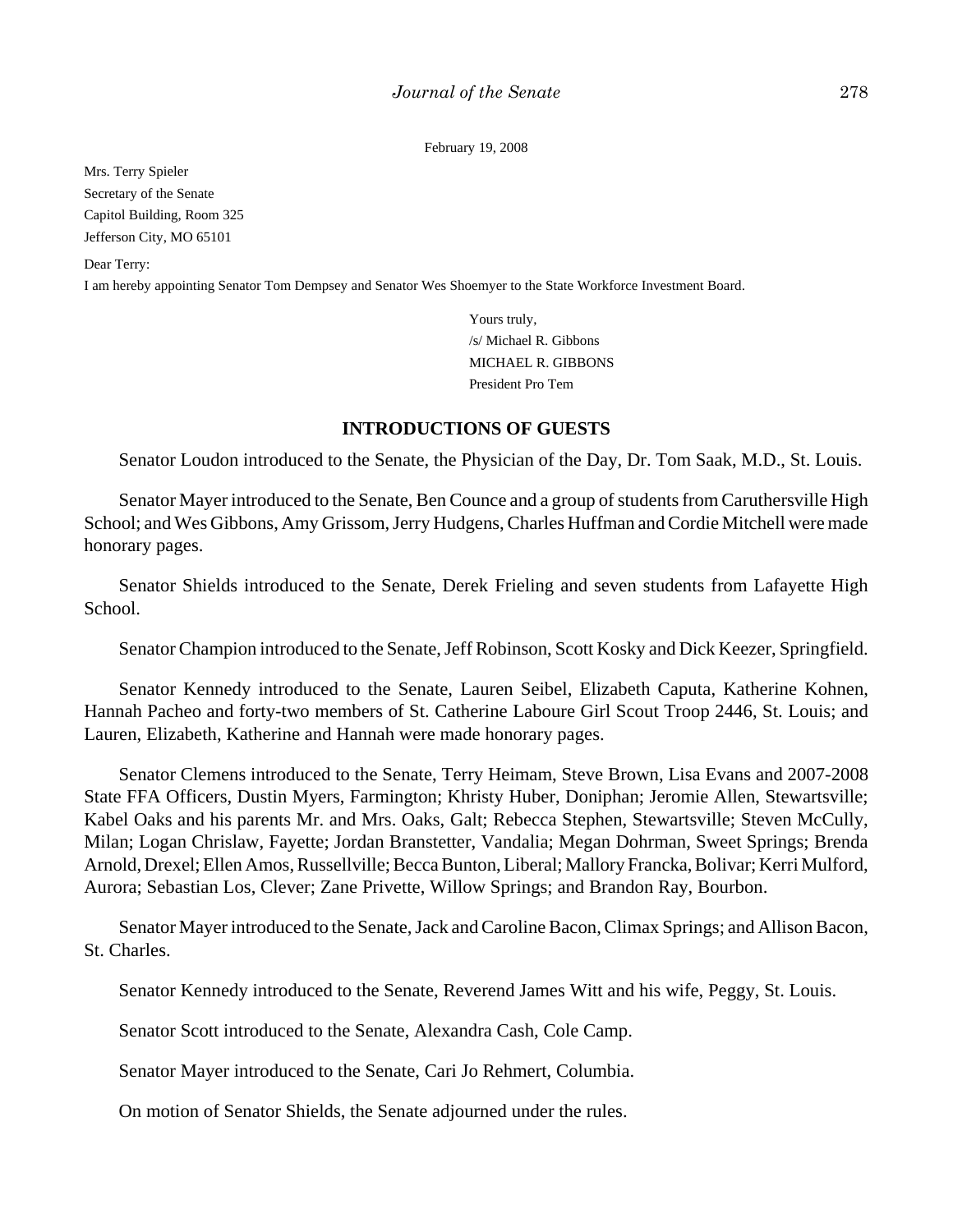### SENATE CALENDAR \_\_\_\_\_\_

### TWENTY-FOURTH DAY–WEDNESDAY, FEBRUARY 20, 2008 \_\_\_\_\_\_

### FORMAL CALENDAR

### SECOND READING OF SENATE BILLS

SB 1145-Scott SB 1146-Clemens SB 1147-Koster SB 1148-Koster SB 1149-Engler SB 1150-Barnitz SB 1151-Barnitz SB 1152-Crowell SB 1153-Crowell

SB 1154-Crowell SB 1155-Crowell SB 1156-Crowell SB 1157-Green SB 1158-Mayer SB 1159-Gibbons SB 1160-Lager SB 1161-Lager

#### HOUSE BILLS ON SECOND READING

HB 1661-LeVota, et al HCS for HB 1380-Sater, et al HB 1386-Cox and Ruestman

HB 1313-Wright, et al HB 1311-Hoskins

### THIRD READING OF SENATE BILLS

#### SS for SCS for SB 718-Kennedy (In Fiscal Oversight)

#### SENATE BILLS FOR PERFECTION

SB 958-Goodman SB 907-Engler and Gibbons, with SCS

SB 1038-Shields

### INFORMAL CALENDAR

#### SENATE BILLS FOR PERFECTION

SB 711-Gibbons, et al, with SCS, SS for SCS & SA 2 (pending)

SB 720-Coleman, with SCS SB 726-Shields, with SCS